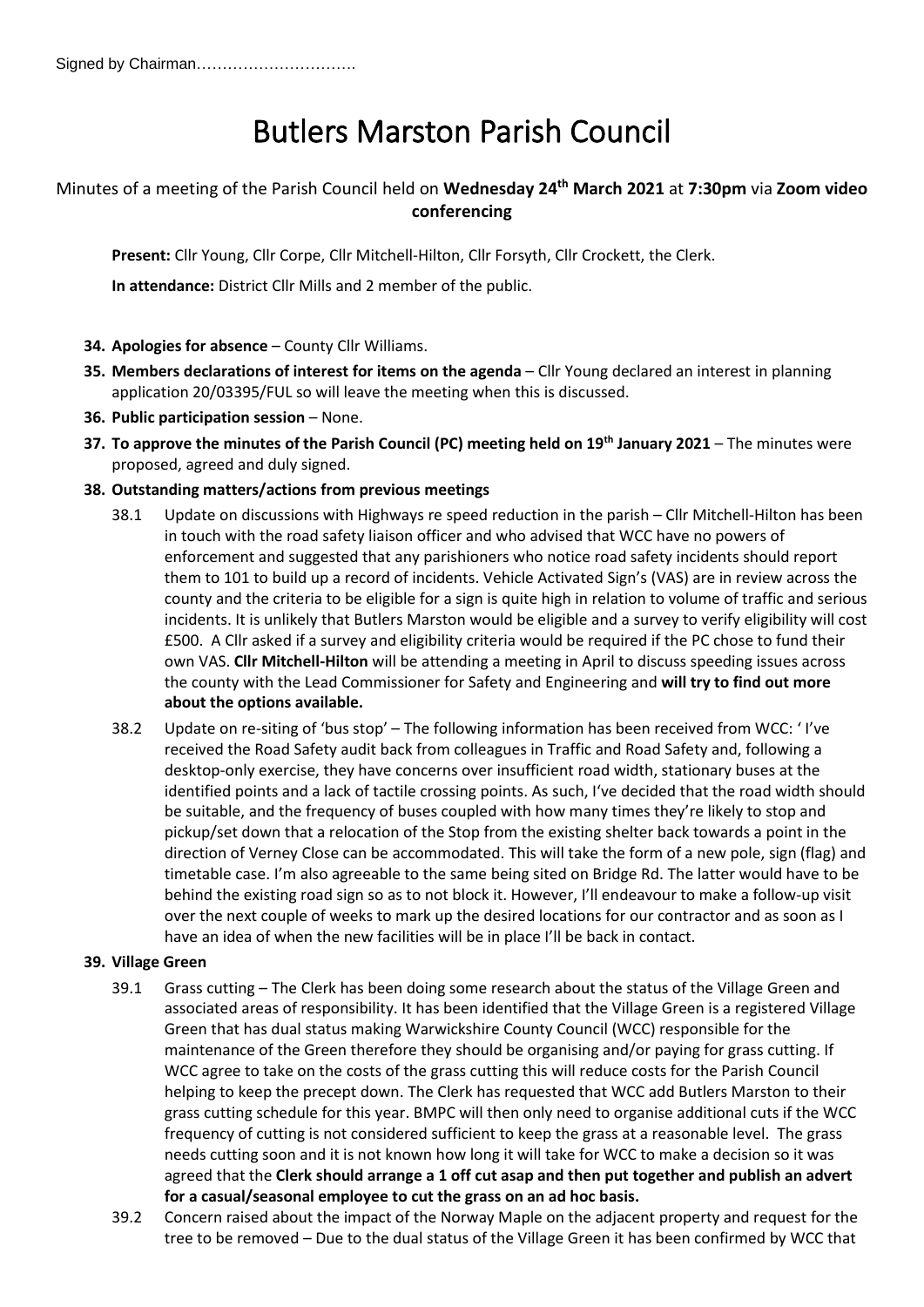#### Signed by Chairman………………………….

the tree in question is their responsibility. **Clerk to inform the correspondent that WCC are responsible for the tree therefore no action can be taken by the PC.**

*A member of the public left the meeting at 8:01pm.*

- **40. Parishioner safety issues in relation to the overgrown hedge near the War Memorial** Concerns have been raised about the safety of parishioners needing to walk in the road to get around this. **Clerk to contact Orbit to request that they trim the hedge.**
- **41. Concerns raised about the inability of the Butlers Marston Water Treatment Works to manage the quantity of sewage in the system** – The following report was provided by Cllr Corpe: '**Severn Trent Sewage System Update -** I spoke to Paul Gallagher who is our area manager for Seven Trent and he is aware of the issues we have been raising with regard to the sewage treatment plant at Butlers Marston and associated accessories (pumping stations). Paul said effectively the Butlers Marston Sewage Treatment plant is very old and overloaded which is exacerbated when there is high rain fall. However, the plan is to decommission the BM sewage treatment plant and to replace it with a large storage facility and pumping station that pumps the waste to Kineton. Severn Trent are currently spending millions on upgrading the Kineton site with the aim that there will be extra capacity to enable them to transfer the Butlers Marston's and Radway's waste to Kineton which should be in the next three years. I raised the current known issues as follows:

#### **Pumping Station**

*Issue:* Overflowing raw sewage from two manholes during Storm Bella (26-27 Dec 20) and Christoph (6-8 Feb 21) running over residents garden into the BM Brook.

*Reason/Resolution:* Paul explained that when the pumping station was inspected after storm Christoph it was confirmed the pump had not reached capacity so it was not an issue with the pumping station but an issue with the drain network likely to be a blockage. However subsequently it has come to light that this might not be the case when the engineer came out they confirmed it had reached capacity during these storms as the station had signs of sewage overflowing inside. An engineer has also been out to check the network and everything seems to be fine. It was also confirmed by a Severn Trent engineer that there was not confirmation on when the pumping station was last serviced and therefore it could need parts replacing or upgrading. For information Severn Trent outsourced the system accessories (Pumping stations) to a third party called Amey and they were responsible for monitoring, maintaining and upgrading the sites. But this does not appear to have been done well and Severn Trent have been forced to take these back.

*Suggested Action:* Inform the resident and will continue to monitor this site and raise the issue with Severn Trent/Environment Agency and will inform the Parish Council on a regular basis.

#### **Sewage Treatment Plant**

*Issue 1:* Raw sewage overflowing from the primary collection tank between the wall and the coping stones due to mortar damage resulting in sewage pouring onto the ground.

*Reason/Resolution 1:* Paul explained Severn Trent are aware of this and will look to get it repaired in the summer and that they are aware that it can overflow completely at the primary collection tank with high rainfall. Apparently there is a collection system around the primary tank to collect any overflow which is pumped back into the system. Separately Paul confirmed that the reason the primary tank is struggling is because the pipe that goes to the filtration system and boom is damaged and needs replacing. These works are scheduled to be done in the summer when the water levels are lower.

*Suggested Action:* Continue to monitor and make the residents know so that any future issues can be raised with Severn Trent/Environment Agency alongside updates to the Parish Council on a regular basis.

*Issue 2:* Water from the reed lagoon is overflowing across residents land into the river waterlogging the land and potentially killing the trees in the wood due to water saturation.

*Reason/Resolution 1:* Paul explained he was aware of this issue and they thought they had rectified the issue by reducing the level of the water in the lagoon. However as I explained it now appeared the bank of the lagoon has slipped away and water was just pouring through the side and across the field. Backed up by the fact that the main outlet into the river appeared to not be working. Paul said he did not think it was this bad so would ask for a the pipework to be checked and he will come out in the coming weeks to check the site. To resolve the issue they will need to reduce the water level in the lagoon and identify the leak to fix but they have to be careful not to disturb the effluent at the bottom. So although this water is not technically treated there is sewage/effluent present so could escape from this leak.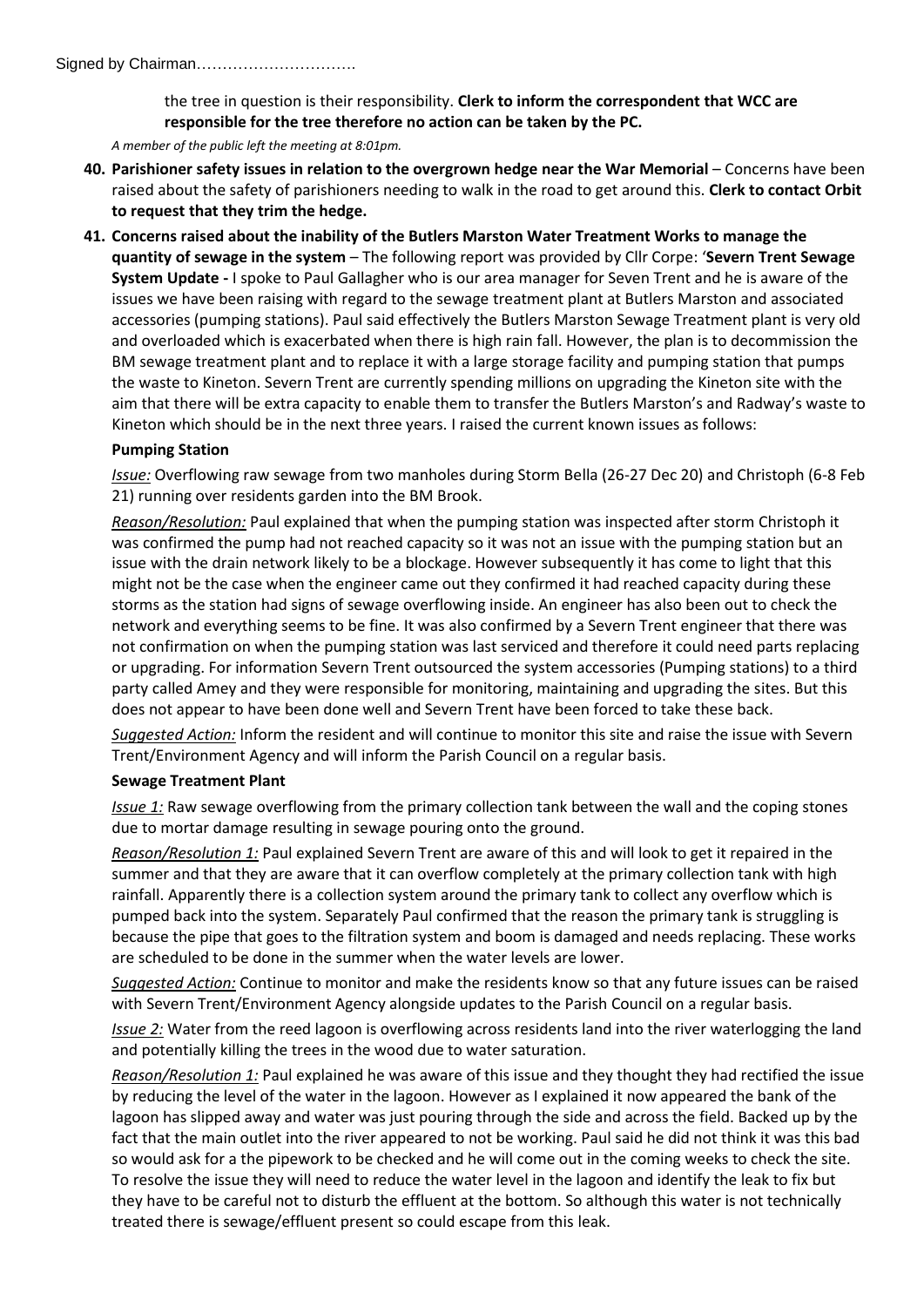Signed by Chairman………………………….

*Suggested Action:* Inform the resident and will continue to monitor this issue and confirm when work is complete raising any future issues with Severn Trent/Environment Agency and will inform the Parish Council on a regular basis.'

**It was agreed that the Clerk should contact neighbouring parishes to make them aware of the issues and the actions they should take to report any issues they are having. Cllr Corpe to provide details of how parishioners can/should report issues to be published on the Facebook page.**

### **42. Finance**

- 42.1 Confirmation of the bank balance as at 19.03.21 of £1,672.20 Cllr Mitchell-Hilton confirmed the balance stated is correct.
- 42.2 Proposal to add additional councillors to the bank mandate as signatories It was proposed and agreed that all councillors who are willing to be added to the bank mandate as signatories and online users should be added to ensure there are always 2 signatories available to authorise payments. **Clerk to update the bank mandate.**
- 42.3 Confirmation of the Clerk's salary increase to SCP 14 on 1<sup>st</sup> April 2021 as per the Contract of Employment – Proposed and agreed.
- 42.4 To review the spend against budget (included proposed payments) to the end of the financial year The PC confirmed receipt of the report.
- 42.5 To approve payments made since the last meeting using delegated powers: Proposed and agreed.

| 01.03.21 | <b>WALC</b>              | Chairmanship skills training | £30.00  |
|----------|--------------------------|------------------------------|---------|
| 15.02.21 | <b>BJ Unwin Forestry</b> | Tree inspection report       | £240.00 |
| 01.03.21 | Kirsty Buttle            | <b>Salary February</b>       | £94.20  |
| 01.03.21 | HMRC.                    | <b>Tax February</b>          | £23.40  |

42.6 Proposal to make the following payments: Proposed and agreed.

| <b>Kirsty Buttle</b> | Salary March | £94.00 |
|----------------------|--------------|--------|
| <b>HMRC</b>          | Tax March    | £23.60 |

42.7 To note the following receipts: Noted.

| 19.01.21 | Faulkner             | Donation re bus shelter repair     | £650.00 |
|----------|----------------------|------------------------------------|---------|
| 19.01.21 | <b>Western Power</b> | Wayleave                           | £21.22  |
| 28.01.21 | Heartstart Acct      | Heartstart/Defib maintenance funds | £296.51 |
| 02.02.21 | <b>HMRC</b>          | VAT refund                         | £87.19  |
| 18.03.21 | S Corpe              | Sold laptop                        | £200.00 |

#### **43. Planning applications received**

*Cllr Young left the meeting at 8:20pm*

**20/03395/FUL - Agricultural Building, Court Fields, Bridge Road, Butlers Marston.** Full application for the demolition of the three residential units approved under Class Q and a redundant agricultural building and the erection of three new dwellings and a detached garage. (Response made using delegated powers).

Butlers Marston Parish Council support this application for the following reasons:

- The new proposed redevelopment will be far more in keeping with the surroundings and the village aesthetics than the current approved planning permission.
- The roof lines will be much less imposing and the drawings suggest that materials would be more sympathetic to the local area.
- The redevelopment of this site will provide better road safety access in terms of a better junction and a better form of traffic such as smaller vehicles rather than larger farm machinery which can be dangerous at this junction.
- The current barns are in a dilapidated state and it would improve the local area to build some attractive, less imposing houses.